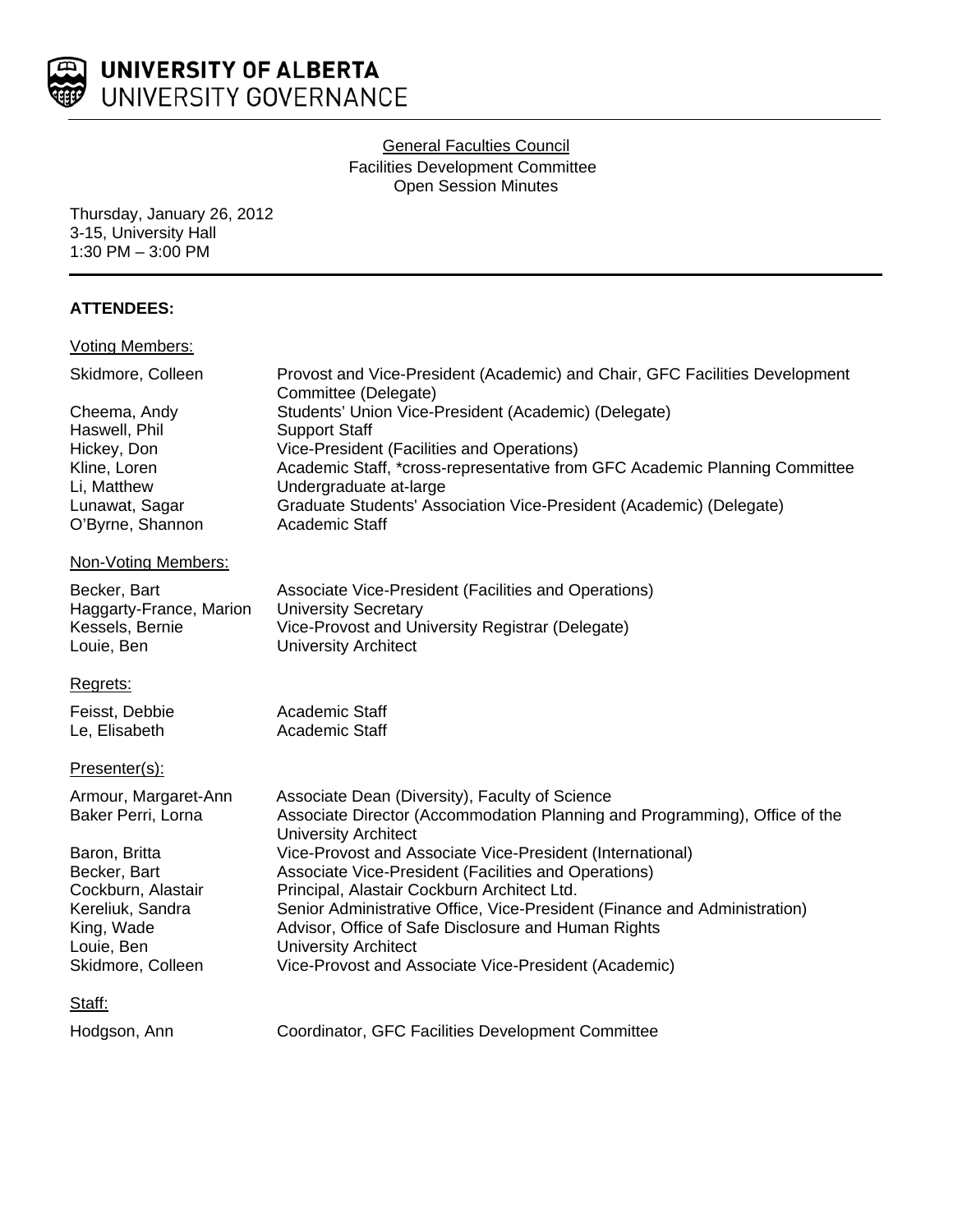## **OPENING SESSION**

## 1. Approval of the Agenda

Materials before members are contained in the official meeting file.

Chair, Dr Colleen Skidmore indicated that Mr Don Hickey would be assuming the Acting Chair responsibilities for Agenda Item 4 (University of Alberta International General Space Program), enabling Dr Skidmore to be excused from the meeting for a brief period, due to an unanticipated schedule commitment.

Motion: Haswell/Li

THAT the GFC Facilities Development Committee approve the Agenda.

**CARRIED**

## 2. Approval of the Open Session Minutes of November 24, 2011

Materials before members are contained in the official meeting file.

Motion: Hickey/Haswell

THAT the GFC Facilities Development Committee approve the Minutes of November 24, 2011.

**CARRIED**

#### 3. Comments from the Chair

The Chair, Dr Colleen Skidmore welcomed all committee members and guests to the meeting. Dr Skidmore announced to members that the 2012-13 GFC/GFC Standing Committee Membership campaign is now underway. The Chair emphasized the significance of maintaining an engaged academy within university governance, encouraging members to consider names of any interested student and/or staff members.

Dr Skidmore confirmed that a recommendation to appoint a Vice-Chair to the current GFC FDC membership composition has been placed on the March 5, 2012 GFC Executive Committee agenda. It is anticipated that members will be updated on this status at the next meeting of GFC FDC.

The Chair advised members that the GFC FDC meeting of February 23 2012, which falls during Reading Week, may have quorum challenges. With respect to members' availability and travel schedules during this period, there is consideration to cancel this meeting, providing there are no urgent business items that arise.

## **ACTION ITEMS**

## 4. University of Alberta International General Space Program

Materials before members are contained in the official meeting file.

*Presenters:* Ben Louie, University Architect, Facilities and Operations; Britta Baron, Vice-Provost and Associate Vice-President (International); Alastair Cockburn, Principal (Alastair Cockburn Architect Ltd.)

*Purpose of the Proposal:* To form the basis for further planning for the University of Alberta International

## *Discussion:*

Acting Chair, Mr Don Hickey, invited Ben Louie to introduce the University of Alberta International General Space Program Proposal. Mr Louie welcomed Lorna Baker Perri, joined by presenters Britta Baron and Alastair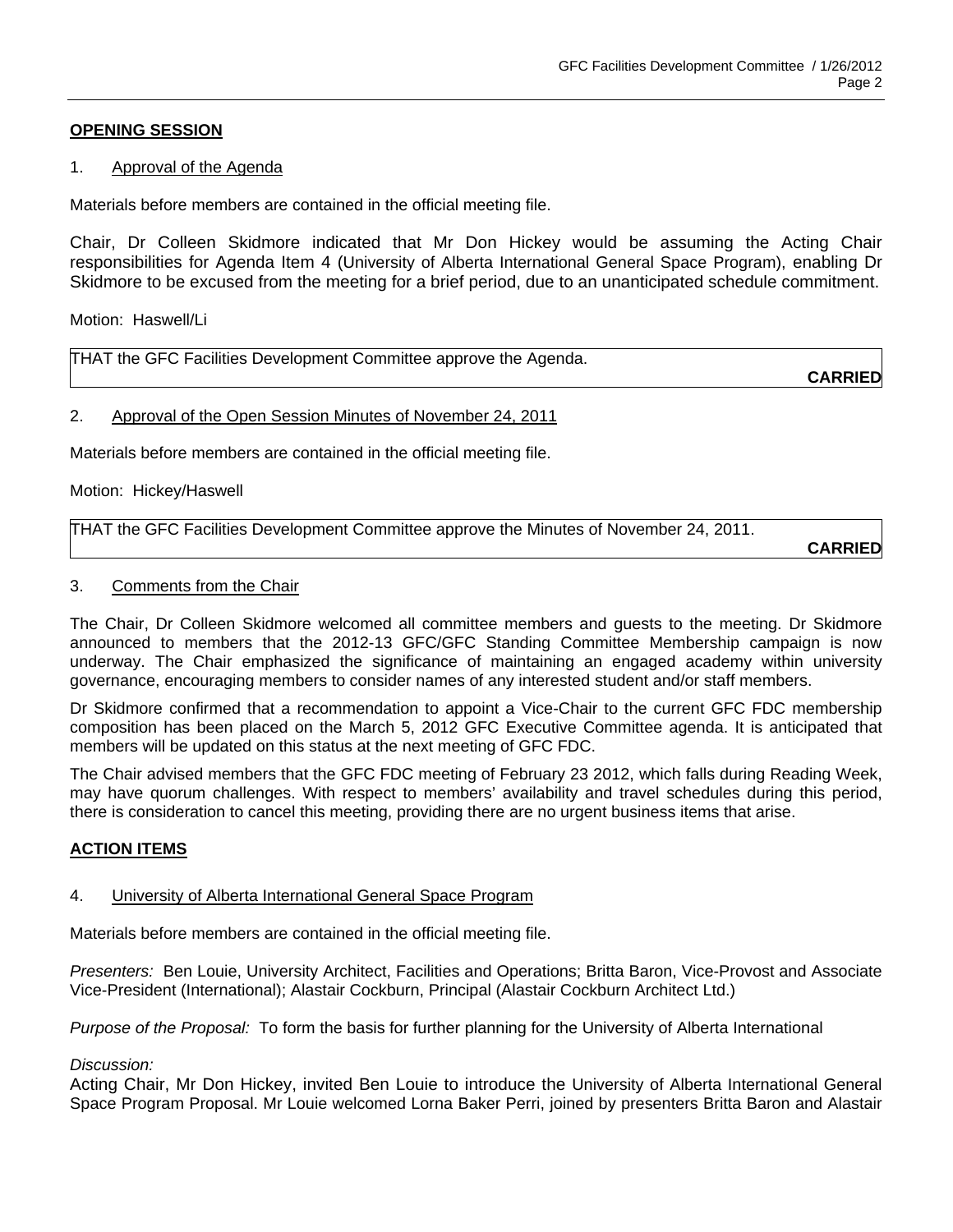Cockburn to the table, supported by members of the proposal team. Ms Baron opened the presentation by providing a synopsis of major challenges and key drivers leading to the development of the general space program proposal, and identifying the need to create a unified UAI presence on campus. Ms Baron summarized the rationale guiding this proposal, highlighting the University's priority to international engagement (as part of strategic planning), and leveraging the proposed "one" unit model to assist in creating alignments and building synergies between various programming components, including administration, operations, and infrastructure.

Aided by the support of a detailed Powerpoint presentation, Alastair Cockburn shared the vision of the UAI (international dimensions alignment). Mr Cockburn reported on the UAI's international goals and strategies, highlighting primary areas of growth and space standards, identifying space use duplications, and recommending on efficiencies.

Mr Hickey thanked the proposal team for the presentation, and for their collaborative work in contributing to the development of the UAI general space program proposal. Team members, Ms Barron, Mr Cockburn, and Ms Baker-Perri responded to a range of questions and comments from GFC FDC members, including a query about the potential for a "two" space strategy within the space planning development. All members were engaged in a thorough discussion of the proposal. In response to a request by the Committee, Ms Baker Perri clarified the concept of general space programming.

Motion: Kline/Lunawat

THAT the GFC Facilities Development Committee approve, under delegated authority from General Faculties Council and on the recommendation of Planning and Project Delivery, the proposed University of Alberta International General Space Program (as set forth in Attachment 2) as the basis for further planning. **CARRIED**

## **DISCUSSION ITEMS**

#### 5. Draft Discrimination, Harassment and Duty to Accommodate Policy Suite (in UAPPOL)

Materials before members are contained in the official meeting file.

*Presenters:* Sandra Kereliuk, Senior Administrative Office, Vice-President (Finance and Administration); Margaret-Ann Armour, Associate Dean/Diversity, Faculty of Science; Wade King, Advisor, Office of Safe Disclosure & Human Rights

*Purpose of the Proposal:* To receive feedback on the proposed Discrimination, Harassment and Duty to Accommodate Policy Suite and related documents.

*Discussion:* 

Acting Chair, Mr Don Hickey, welcomed Sandra Kereliuk to present the Draft Discrimination, Harassment and Duty to Accommodate Policy Suite (in UAPPOL) proposal. Ms Kereliuk invited Margaret-Ann Armour to join her in the presentation of the draft document to GFC FDC members. Mr Kereliuk reported that the Vice-President (Finance and Administration) established a work group to look at existing policy and initiate a major review and revision of the current university practices. As a result, the newly-proposed policy suite, upon approval, will serve to rescind and replace the existing GFC Policy Manual Section 44 (Discrimination and Harassment Policy and Procedures).

Dr Armour noted that the names of all contributors involved in the development of the policy suite are listed within the document. Dr Amour emphasized that the newly-proposed policy suite has been established for the university community, and reflects the academy and community; enabling a high-level of respect, engagement, and expectation for its constituents. The proposed suite explores issues and process, and introduces a set of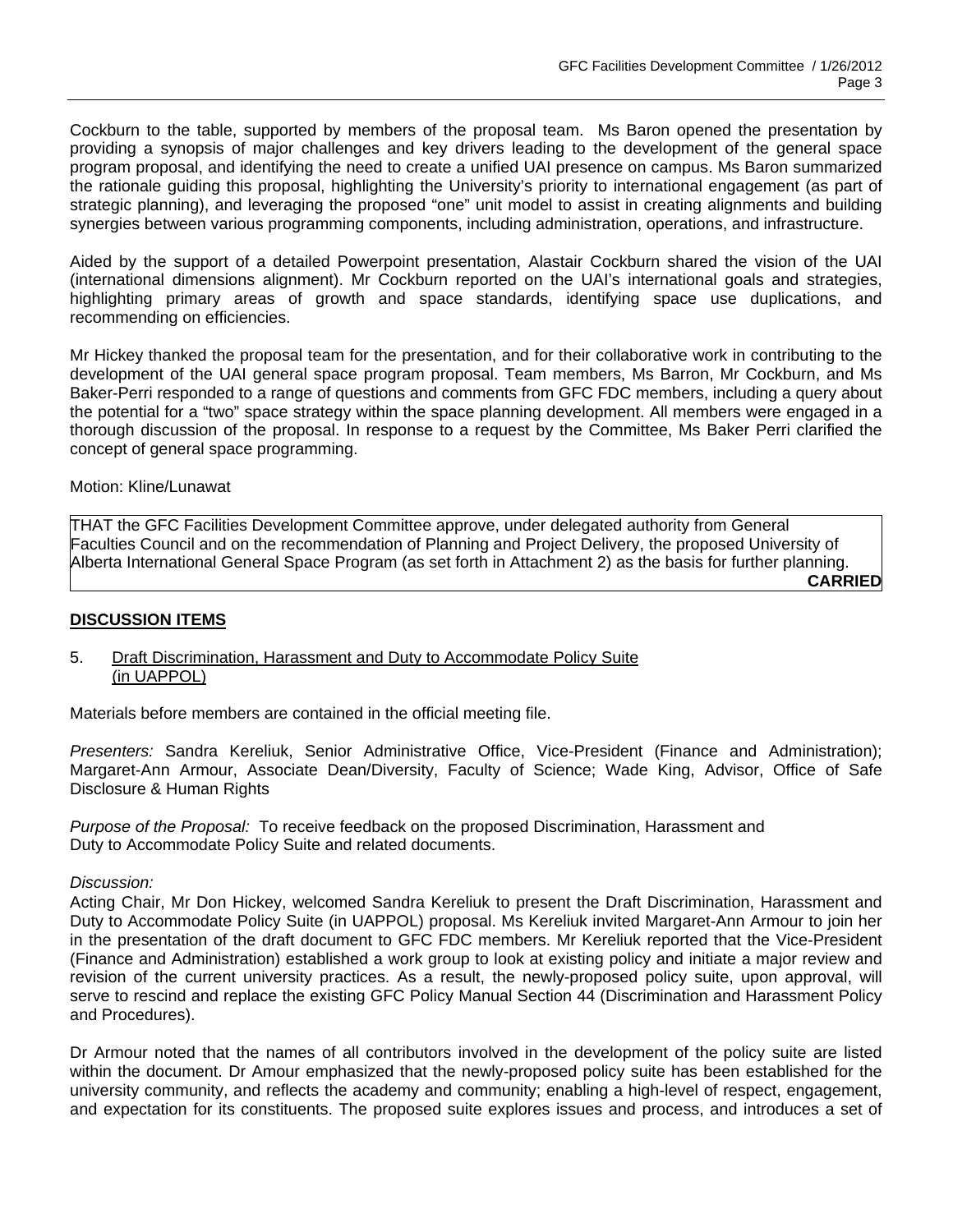new procedures for clarity and usability. In highlighting the 'duty to accommodate' section of the proposal, Dr Armour suggested that within existing facilities and academic spaces, accommodation would be handled on an individual basis, adding that in the future, GFC FDC may consider accommodating the appropriateness of this duty during space planning and designing phases.

Ms Kereliuk, Dr Armour and Mr King were thanked for the detailed presentation, and the Chair acknowledged their contributions and efforts throughout an extensive consultation process, resulting in the comprehensive policy suite. Dr Amour invited questions and feedback from committee members, noting that both University staff associations have been engaged in the consultation process. Ms Kereliuk and Dr Armour received feedback from GFC FDC members, and thanked the committee for their consideration and comments.

Upon approval of the proposed policy suite, Mr Wade King will initiate an action plan, prepared by the Office of Safe Disclosure and Human Rights, aimed at raising awareness of the revised policy, and ensuring student and staff populations know where, and how to access all related details.

## 6. Projects Update from the Associate Vice-President (Facilities and Operations)

*Presenter:* Bart Becker, Associate Vice-President (Facilities and Operations)

*Purpose of the Proposal:* For discussion/information

#### *Discussion:*

As part of a regular reporting item, the Chair invited Mr Bart Becker to verbally update the committee on the University's major capital, renewal and renovation projects that are active, and/or are nearing completion. In a brief overview, Mr Becker highlighted the following projects:

- o Balmoral Repurposing
- o Physical Activity and Wellness Centre (PAW)
- o St. Joseph's College
- o Windsor Park Sectors 3,4
- o Varsity Field
- o South Campus
- o Dentistry/Pharmacy Building
- o North Power-Plant Building
- o Enterprise Square Gallery
- o Aboriginal Gathering Place
- o Telus Centre
- o Camrose Performing Arts Centre (CPAC)
- o Edmonton Clinic Health Academcy (ECHA)

In the event that the GFC FDC meeting of February 23, 2012 is cancelled, and information becomes available regarding the Balmoral Repurposing project, the Chair agreed to distribute review material electronically to all members in between meetings, to ensure the flow of information is maintained through to the GFC FDC next meeting of March 22, 2012.

7. Question Period

There were no general questions were raised.

# **INFORMATION REPORTS**

8. Items Approved by the Committee by E-Mail Ballots